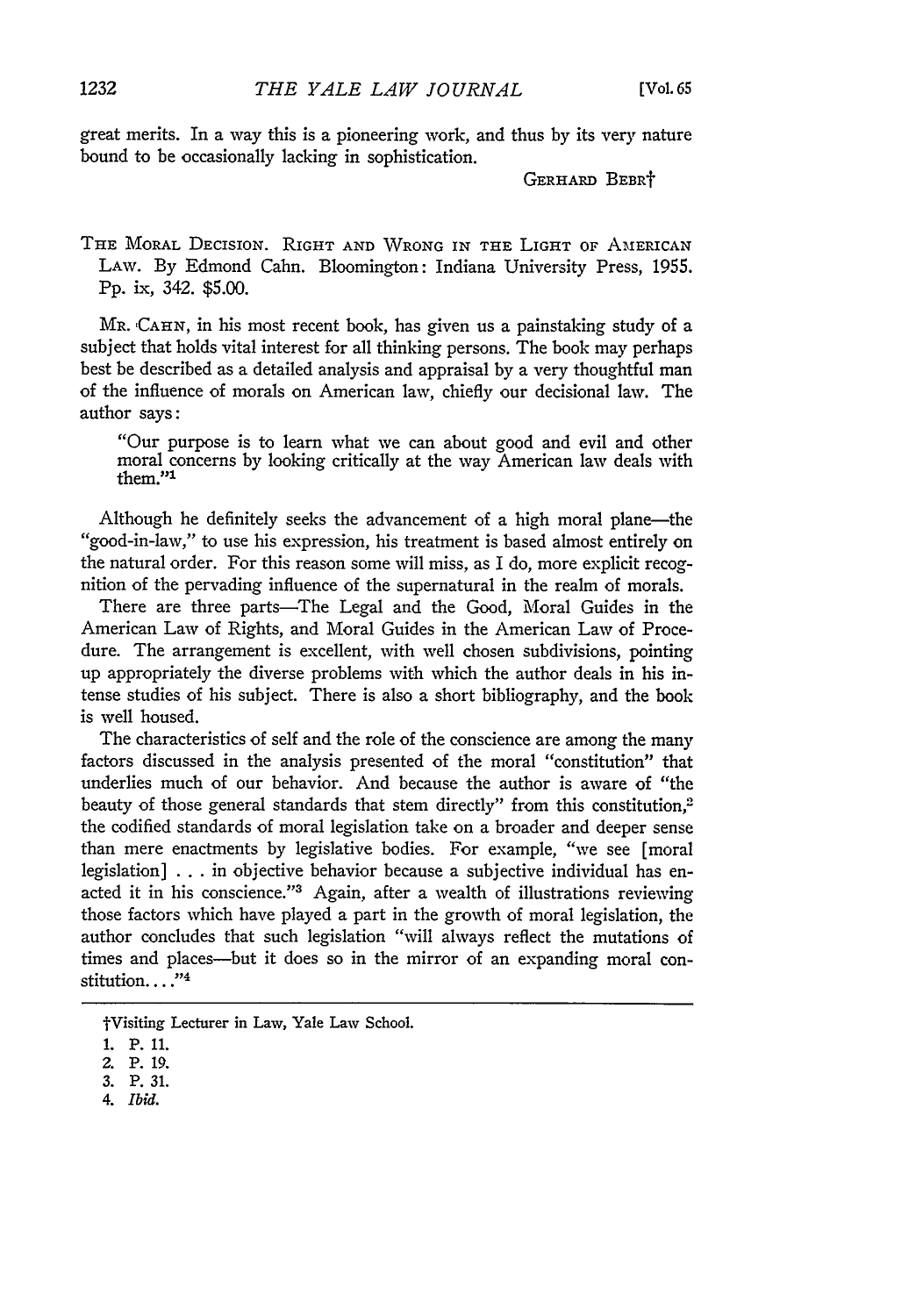After reviewing the tensions in our own legal history, with excursions into experiences of earlier periods, Mr. Cahn states a belief that there has been a considerable rise

"in the moral level of legal standards. The more duties the law took on its shoulders during the new industrial era, the more responsive it became to a number of human needs it had previously neglected or ignored.... [J]udges do not say as readily as they did a century ago, 'Plaintiff may have a moral right but he has no legal right,' . **..."5**

Mr. Cahn probes for some similar process that may be identified in moral standards. In doing so, he explains three moral standards used by us in passing judgment: the "minimum" standard, the "required" standard and the "revered" standard. The last, he says, is of little practical reference: the actual presence of the moral hero instills "feelings of guilt and resentment" in others. <sup>6</sup> The author's pen here draws perhaps too broad a line. For is it not true that many do not succumb to resentment when confronted with the ideal, but strive to approach it?

In an interesting comparison of the two domains-law and morals-Mr. Cahn discusses the place in law of the subjective, as distinct from external conduct, and of the moral importance of the state of mind.7 He states that the clergy for many centuries so heavily over-emphasized the latter "that nothing else seemed really meaningful."<sup>8</sup> This I would think rather doubtful. The great sweep of religious teaching has not neglected the moral importance of deeds while emphasizing at the same time the "faith, belief, [and] the subjective dedication to a creed"<sup>9</sup> mentioned by the author. While it is true that often what one does is forbidden by law when what one intends is not, it should be recognized that what one thinks may be morally wrong when what one does is not. As Mr. Cahn says, some moral precepts are enforced under law while others are not. But then the law is not a complete moral code.

There is a discussion of a further distinction drawn by the sophisticated between moral values within and those outside the law-the difference in method by which values are enforced. It is said to be the authentic American view, guaranteed by our Constitution, that the development and enforcement of morals do not belong by superior right within the jurisdiction of any church. I think this needs some explanation, followed as it is by the statement that:

"If moral rules and behavior were considered mere subdivisions or corollaries of ecclesiastical tenets, no government could legislate concerning them without violating the First Article of the Bill of Rights."'1

<sup>5.</sup> P. 40.

<sup>6.</sup> P. 41.

<sup>7.</sup> P. 45.

<sup>8.</sup> Pp. 45-46.

**<sup>9.</sup>** P. 46.

**<sup>10.</sup>** P. **48.**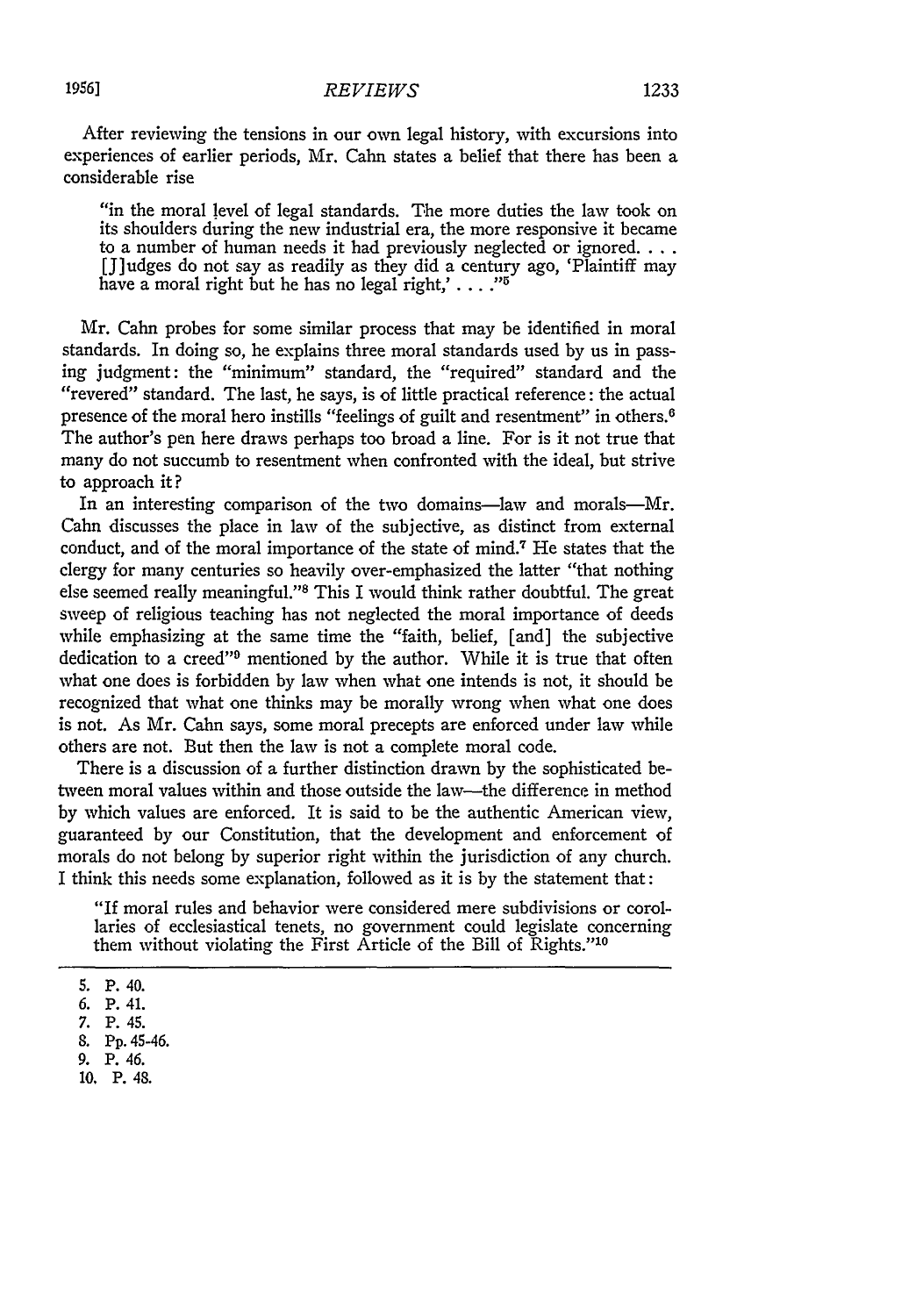Perhaps the emphasis here is upon the word "mere"; for surely the development of morals is within the jurisdiction of churches without any offense to our Constitution, and their "enforcement," too, by precept, teaching and suasion. We accord churches a very special or superior right in this regard. I suppose Mr. Cahn does not mean otherwise.

Part I ends with an interesting review of the manner in which the "social institution" of the law impresses itself on the moral precepts it enforces through "the Mode of Trial," "Professional Discipline," "the Social Function" and "Control over Official Force."

In Part II the author takes up an absorbing selection of factual situations which have arisen in the law. The cases are concrete, they have decided moral overtones, and the dilemmas confronting the persons involved are very real. These problems, chosen for analysis of the relation of morals to law, include: the taking of lives in an overcrowded longboat at sea in order to save other lives; the duty the law imposes with respect to children exposed to attractive hazards, such as railroad turntables; the sad manifestations of maladjustment in domestic relations; the contact of the law with sexual problems; morality and the law in the conduct of private business and in the business of government; and the effort of the law to cope with the doctrine of the Good Samaritan—the moving moral of charity to neighbor. "[N]o institution can make us whole if we lose an opportunity to rescue, in him, the entire human race."<sup>11</sup>

A number of questions that affect the fundamental rights of citizens, including freedom of speech and of religion, are within the wide range of Mr. Cahn's analyses. The problems range from birth to death, though, as he says, not all the areas in between can be covered. And while one must reserve a different view now and then from that taken by the author, his over-all purpose-to advance the "good-in-law"-is commendable. In this regard he assures us, in words borrowed from Francis Bacon, that "there is hope enough and to spare."<sup>12</sup>

Part III moves into a smooth stream of style and treatment as Mr. Cahn here reaches "Moral Guides in the American Law of Procedure." It lacks the intricacies that mark, for me, some earlier portions of the book. This concluding part contains a study of due process in the morality of law and its administration in America-the means by which a claim of right can be enforced, the place of counsel in fair trial, in sum the whole idea of due process in the law's effort to reach moral judgment. "To presume to judge without due process is to sink to the level of the beasts .... **-113** Pitfalls of factual error and of decision can not obviate the need for choosing alternatives; a decision must be made. Every judgment, however, should be viewed as a self-judgment, for thus it is more likely to be just. While recognizing that the same man may be good, evil or mediocre in varying degrees in different circumstances, "A forum should

<sup>11.</sup> P. 197.

<sup>12.</sup> P. 244.

**<sup>13.</sup>** P. 260.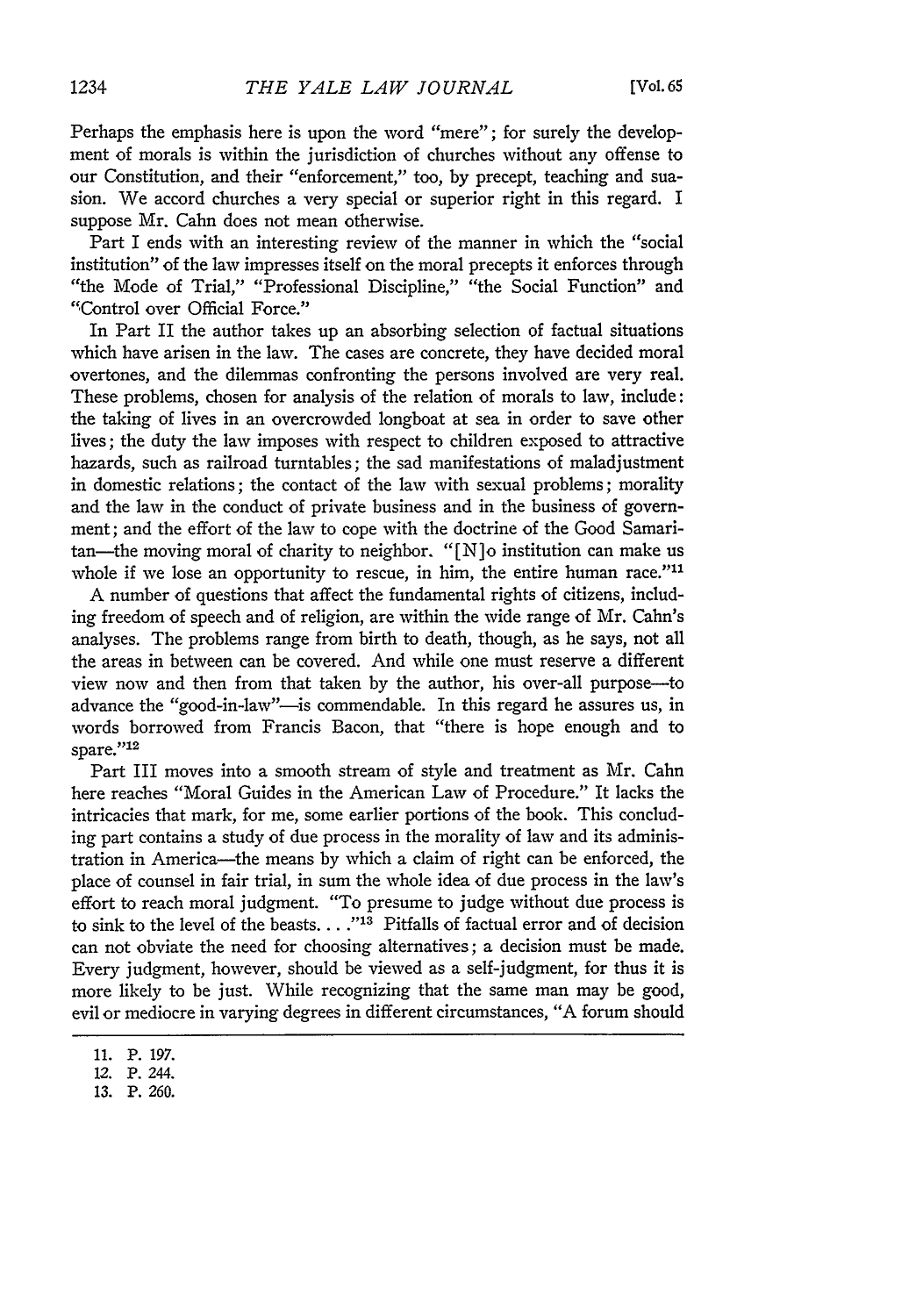cleanse itself thoroughly before it presumes to pass judgment on anyone else."<sup>14</sup> The fine flavor of this part of the volume can be conveyed only by personal perusal.

In reviewing the essentials of due process in moral decision, the author discusses the difficulties of achieving it. The place of the forum, the necessity of freedom in the decisional process and the part played by compromise are considered. As to the latter, the importance of timing as well as skill is stressed, for radical adjustments require the use of time-witness the school segregation decision.

Mr. Calm convincingly outlines the qualities a judge should possess. He should inspire confidence and wisdom in the process of fact finding to reach the truth. Worthy of special note are these sentences:

"It is the mark of a superior mind to segregate and condemn an unfair mode of accusation even when it is levelled at a notoriously obnoxious individual. But this calls for a constant will to cleanse one's intellectual apparatus by means of self-criticism."<sup>15</sup>

There is an exposition of the reasons which lie behind the law's insistence that no one shall be condemned as a criminal unless proof carries conviction beyond a reasonable doubt. The philosophical character of these last pages is evidenced by his reference to "the mutual confidences that bind a human community together.... Without conclusive proof, a judgment of condemnation would shirk the group's obligation and reduce the group's solidarity."'<sup>16</sup>

Tribute is paid to Judge Jerome Frank, to whom the book is inscribed, and to Judge Learned Hand. In naturalization cases, where good moral character must be found in the applicant for a statutory period, Judge Hand's search for "the common conscience" with respect to this standard is questioned. Mr. Cahn prefers a more personal responsibility on the part of the judge in deciding the issue.

In his concluding pages the author speaks again in praise of mankind, though "we are utterly dispensable to a galactic scheme."<sup>17</sup> The future will be a struggle for existence, it will require even more of imagination, discipline and cultural refinement than man has previously been called upon to exhibit. But the capacity to reach moral standards superior to those of the past will persist. Moral evolution will continue; the moral constitution abides to guide progress; and the test of progress must be qualitative, not quantitative. Let our successors accept the "yoke of due process and personal responsibility" **:18** the task of our society summons every human being "to join in creating the happier world of justice, kindness, and compassion."<sup>19</sup> These fine words are the very

- **18. P. 315.**
- **19. P. 315.**

<sup>14.</sup> P. 266.

**<sup>15.</sup>** P. **295.**

**<sup>16.</sup>** P. 298.

**<sup>17.</sup>** P. **312.**